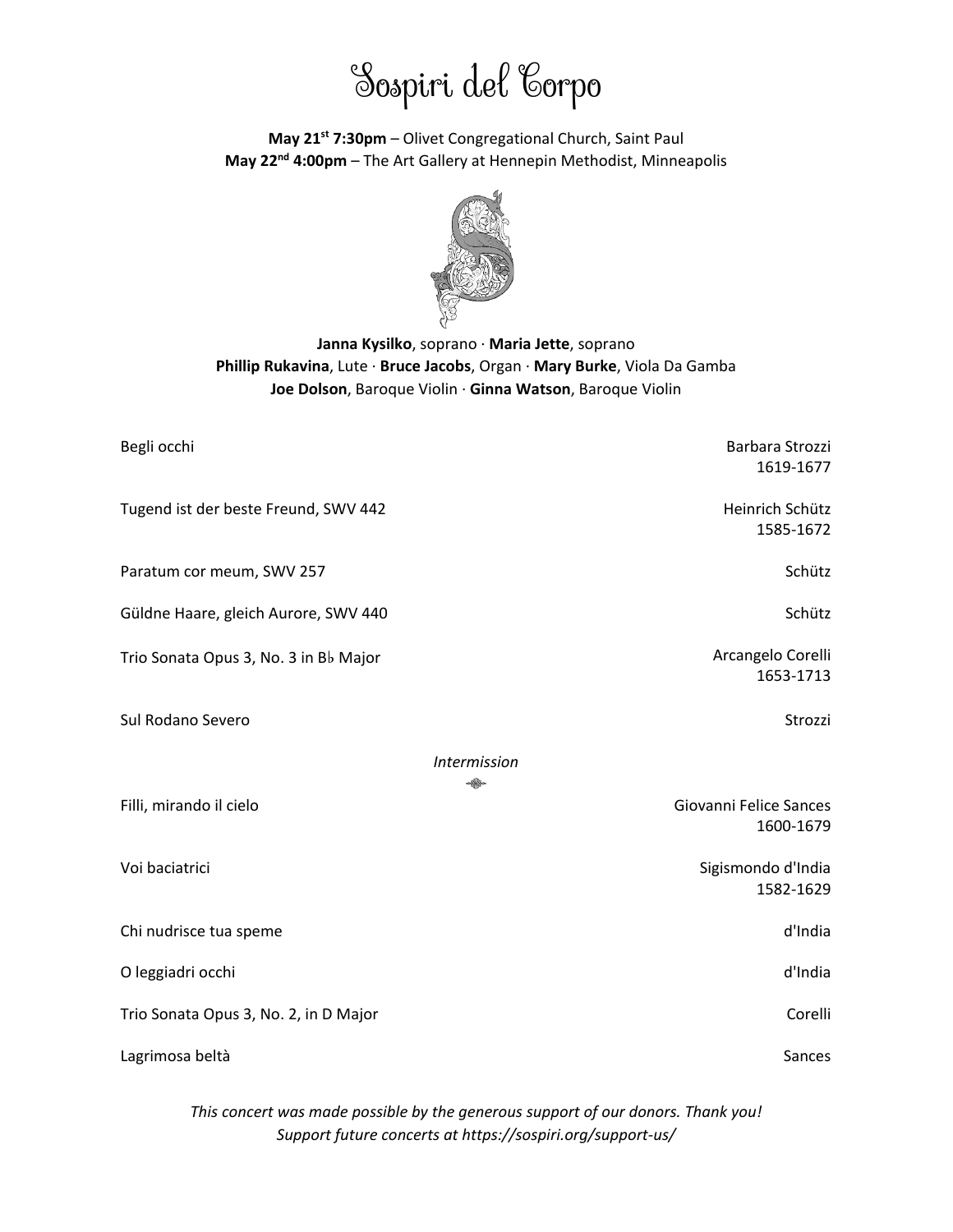## *Begli occhi*

Voi pur, begl'occhi, sete porte d'un paradiso, voi tra le scherzo e 'l riso in ciel m'introducete Ma tanto il cor m'ardete che dal mio foco eterno per le porte del ciel corro all'inferno.

Sì, bel seno, che tu sei una neve animata, sì che tua giogia grata consola gl'ardor miei. Ma tanto alfin godei che grande a poco a poco fra le falde di gel provo il mio foco.

Voi pur, bei crini, adoro, cari dolci legami, voi, preziosi stami del mio ricco tesoro. Ma della selva d'oro se non mi fate un dono, fra le miniere d'or povero io sono.

No, no, pomi e rubini, che voi non pareggiate di quelle labbra amate i coralli divini. Ma non mai ne' giardini di quella bella bocca coglier quanti vorrei baci mi tocca.

#### *Tugend ist der beste Freund*

Tugend ist der beste Freund, die uns allzeit pflegt zu lieben, wann die schöne Sonne scheint und die Wolken uns betrüben, reisen wir gleich hin und her, über Land und über Meer, es ist ihr kein beschwer.

Sie weiss nichts von Menschen Gunst, wie es zwar manches Freund hier machet, der aus falscher Liebesbrunst frölich klagt und kläglich lachet, der zwar gut ist von Gesicht und sich aller Treu' verspricht, das Herze meint es nicht.

Beautiful eyes, you are indeed doors to paradise: with a tease and a laugh you take me to heaven. But my heart burns so fiercely that my everlasting flame causes me to run, from the doors of heaven to hell.

Beautiful breast, you are living snow. O how your graceful throat feeds my passionate fire. Yet so sublime is my delight, that as it grows, little by little, my fire burns amidst the snow.

I adore you, beautiful hair, dear sweet bindings, precious threads of my rich treasure. But if you won't give me some of that golden tangle, I'm impoverished amid these goldmines.

No, no, apples and rubies, you don't compare with the divine corals within those beloved lips. Yet never, in the garden of that beautiful mouth, could I gather enough kisses to satisfy my yearning.

Virtue is the best friend who always loves us, when the beautiful sun is shining and the clouds sadden us, we travel back and forth, over land and sea, it is no grievance to her.

She knows nothing of people's favor, as many a friend does here, who - out of false loving heat complains gleefully and laughs miserably, though he is good in face and pledges loyalty to himself, the heart does not mean it.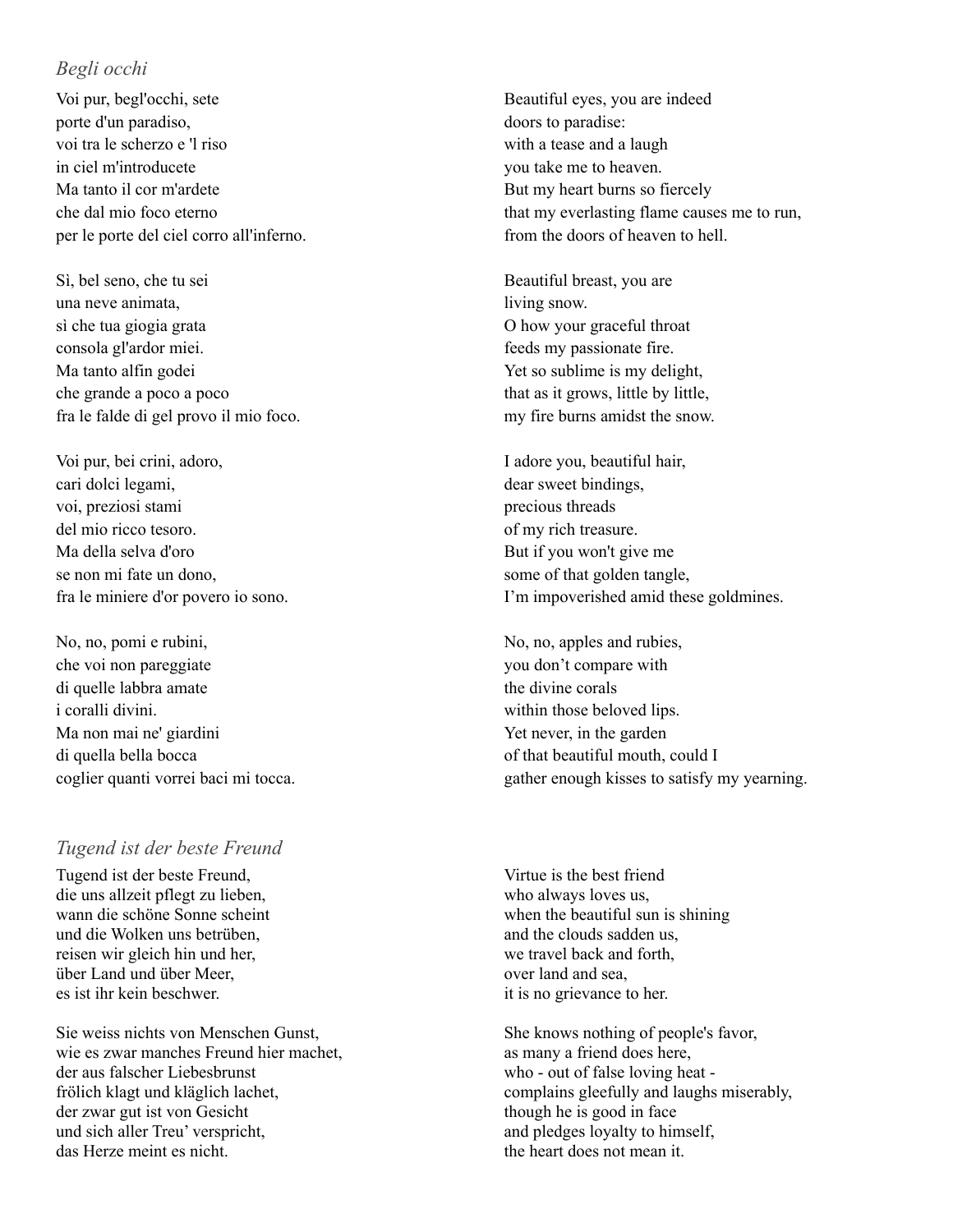Als das leichte Glücke mich, schien ein wenig zu erhebe, wollte der und jener sich in der Todt auch für mich geben: nun ein kleiner rauher Wind, nur zu wittern sich beginnt, ist niemand der sich find't.

Doch will ich von meinem Muth, auch das mind'ste noch nicht schreiten, und gedenken das mein Gut, währen wird zu allen zeiten: dann mein Trost in Glück und Noth, hier und da in Ehr und Spott, ist Tugend und ist Gott.

#### *Paratum cor meum*

Paratum cor meum, Deus, paratum cor meum; cantabo, et psallam in gloria mea. Exsurge, gloria mea; exsurge, psalterium et cythara; exsurgam diluculo. Confitebor tibi in populis, Domine, et psallam tibi in nationibus.

# *Güldne Haare, gleich Aurore*

Güldne Haare, gleich Aurora, ihr verirret, und verwirret mein jung's Herze ohne Scherze,

Rundes Stirnlein, weiss wie Elf'nbein, auf dir wohnet Venus Sohne Und verwundet mich zur Stunde.

Klare Äuglein, glänzend Sternlein, euer Glanz tödtet mich ganz, eure Strahlen machen mich Qualen.

Corall'n Mündlein, scheeweiss Händlein, rosfarb Wangen, ihr habt g'fangen mich führwahre ganz und gare.

Wo nicht sendet Venus b'hende Hulf mir Armen mit erbarmen, ach, ich sterbe und verderbe.

When the giddy happiness seemed to lift me up a little, one or the other wanted to give himself up in death for me: now a little rough wind, only begins to smell itself, is no one to find himself.

But I do not want to step in the least of my courage, and think that my assets will last for all times: then my consolation in happiness and hardship, here and there in honor and ridicule, is virtue and is God.

My heart is steadfast, O God; I will sing, yea, I will sing praises, even with my glory. Awake, psaltery and harp; I will awake the dawn. I will give thanks unto Thee, O LORD, among the peoples; and I will sing praises unto Thee among the nations.

Golden tresses, like the dawn you mislead and confuse my young heart, it's no joke.

Rounded little brow, white like ivory upon you lives the son of Venus and wounds me at this moment..

Clear eyes, shining little stars, your gleam kills me completely, your radiance torments me.

Little coral mouth, little snow-white hand, Rosy cheeks, you have captured me Thoroughly and completely.

If Venus doesn't quickly send merciful help to me, ah, I die and waste away.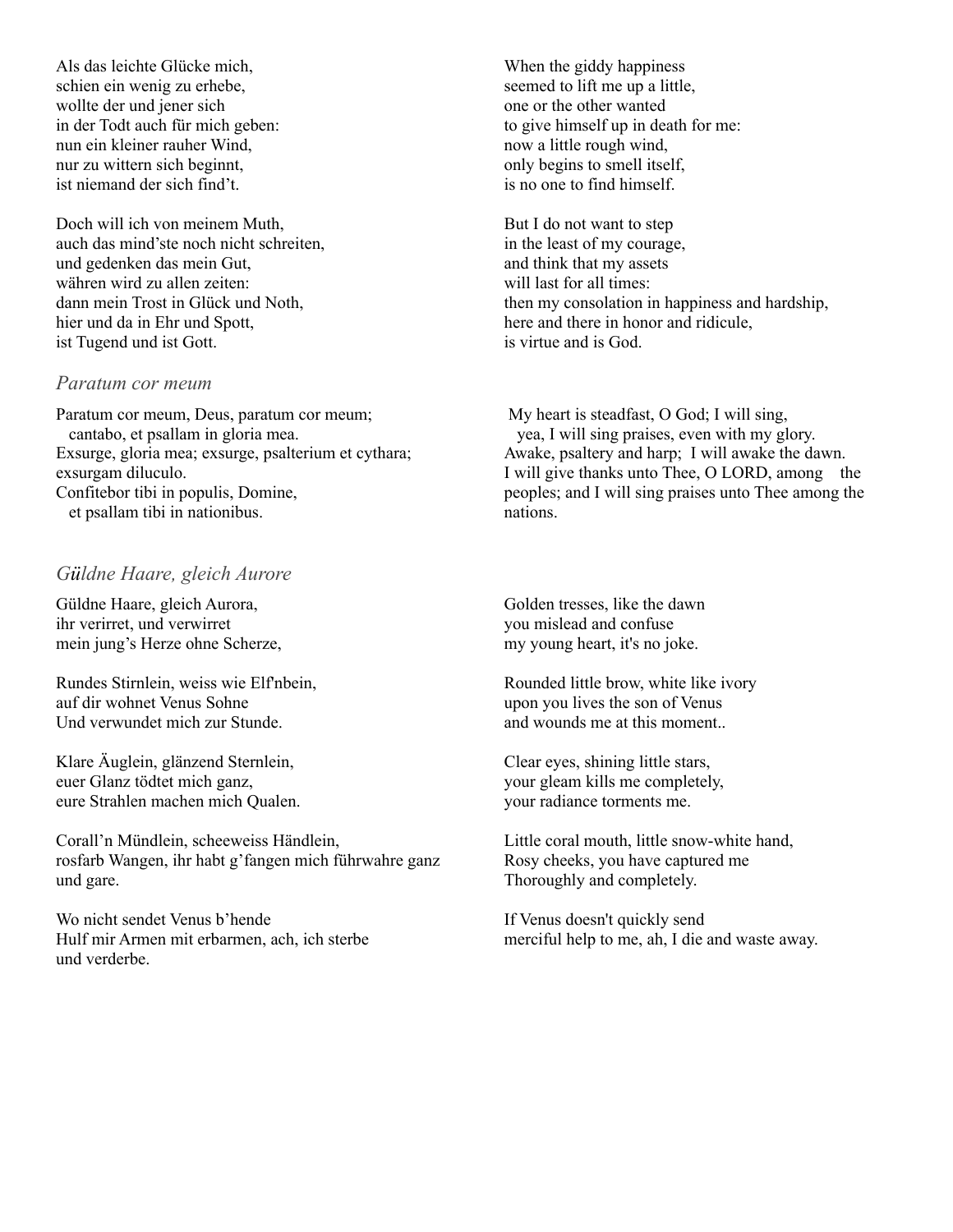## *Sul Rodano severo*

Sul Rodano severo giace tronco infelice di Francia il gran scudiero, e s'al corpo non lice tornar di ossequio pieno all'amato Parigi, con la fredd'ombra almeno il dolente garzon segue Luigi. Enrico il bei, quasi annebbiato sole, delle guance vezzose cangiò le rose in pallide viole e di funeste brine macchiò l'oro del crine. Lividi gl'occhi son, la tocca langue, e sul latte del sen diluvia il sangue.

"Oh Dio, per qual cagione" par che l'ombra gli dica "sei frettoloso andato a dichiarar un perfido, un fellone, quel servo a te sì grato, mentre, franzese Augusto, di meritar procuri il titolo di giusto? Tu, se 'l mio fallo di gastigo è degno, ohimè, ch'insieme insieme dell' invidia che freme vittima mi sacrifichi allo sdegno.

Non mi chiamo innocente: purtroppo errai, purtroppo ho me stesso tradito a creder all'invito di fortuna ridente."

Ma che dice lui? Tu, Sire - ah, chi nol vede? tu sol, credendo troppo alla sua fede, l'hai fatto in regia corte bersaglio dell'invidia e reo di morte.

Mentre al devoto collo tu lui stendevi quel cortese braccio, allor lui davi il crollo, allor tu l'apprestavi il ferro e 'l laccio.

"Quando meco godevi di trastullarti in solazzevol gioco, allor l'esca accendevi di mine cortigiane al chiuso foco.

Nella grazia del mio re mentre in su troppo men vo, di venir dietro al mio pie' la fortuna si stancò, Onde ho provato, ahi lasso, come dal tutto al niente è un breve passo."

Luigi, a queste note di voce che perdon supplice chiede, timoroso si scuote e del morto garzon la faccia vede. Mentre il re col suo pianto delle sue frette il pentimento accenna tremò parigi e torbidossi Senna.

By the pitiless Rhone lies the hapless body of France's noble squire, and though the body has not been allowed the return with funereal honors to his beloved Paris, at least in his cold shade the unfortunate youth attends Louis. Like a clouded sun, the fair Henry's rosy cheeks are changed to pale violet, and his golden hair is stained with a deathly frost. The eyes are livid, the mouth droops, and blood flows upon his milky white breast.

"Oh God, why" (the ghost seems to say) "were you so hasty to pronounce as a traitor, a felon, that servant whom you esteemed so well, while yet, Majesty of France, you claim to deserve the title of Just? Even if my failing is worthy of punishment, alas, together with seething envy you sacrificed me as a victim to anger.

I do not claim innocence: alas, I erred, I betrayed myself, trusting in the enticement of smiling fortune. I do not claim innocence."

But what is he saying? You, Sire, ah, who doesn't see it? You alone, believing too much in his loyalty, made him in your royal court a mark for envy and deserving of death.

While about his devoted neck you extended your gracious arm, you also contrived his fall, you consigned him to the sword and trap.

"When you enjoyed yourself with me, sporting in pleasant games, you then ignited the tinder of the courtiers' mines of hidden flame.

While by the favor of my King I ventured too high, fortune tired of following in my footsteps. Thus I have learned, alas, how from everything to nothing is but a tiny step."

Louis, at these words of a voice that pleads for pardon, trembles with fear and gazes on the face of the dead youth. While the King, with his tears, shows remorse for his haste, Paris trembles and the Seine becomes turbulent.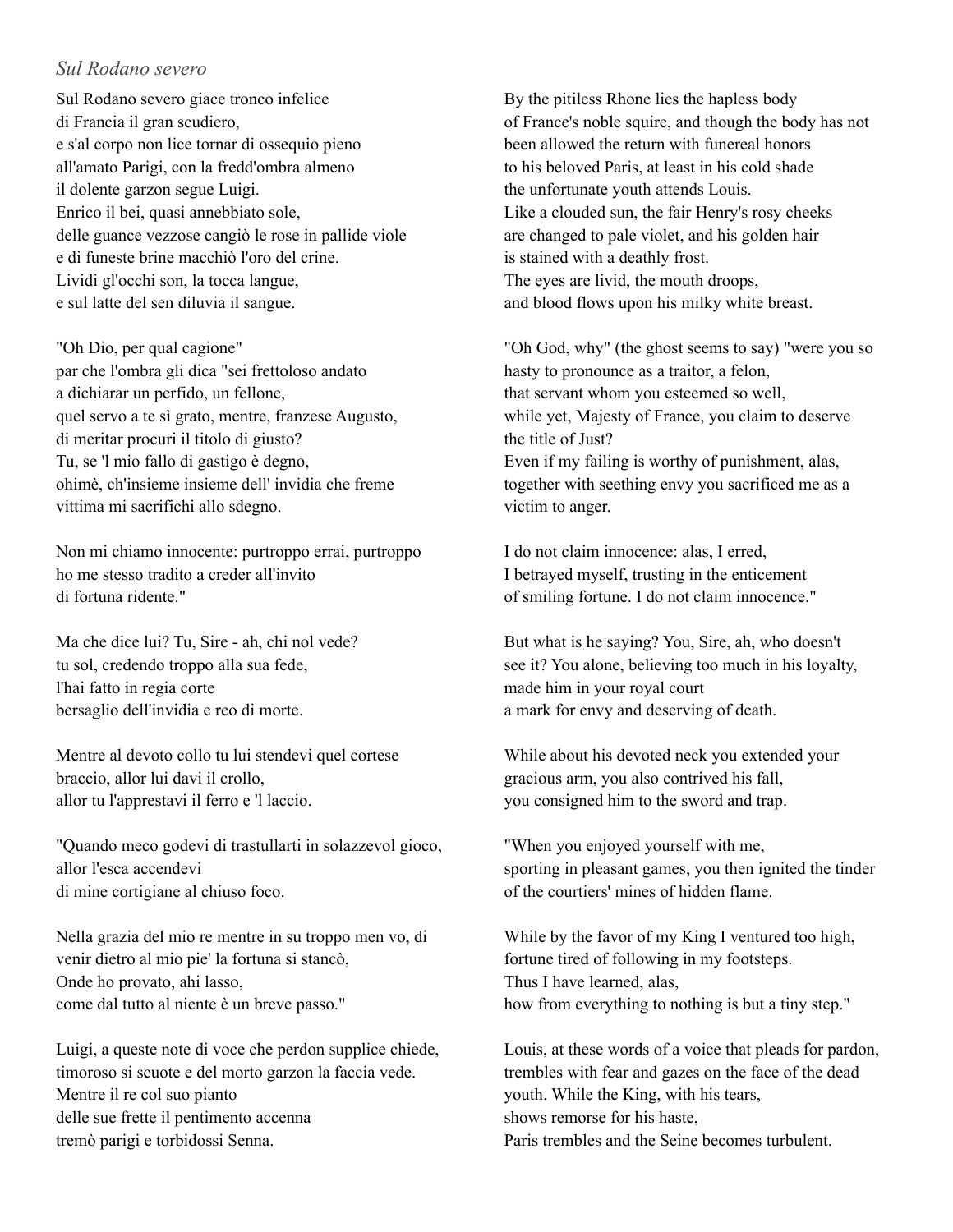### *Filli, mirando il cielo*

Filli, mirando il cielo, Dicea dogliosa e 'ntanto, Empia di calde perle un bianco velo

"Io mi distillo in pianto, D'amor languisco e moro, Nè ritrovo pieta, o ciel, o stelle. Io mi son giovinetta e 'l crin ho d'oro, E colorite e belle Sembran le guancie mie rose novelle. Ahi, qual sarà 'l tormento Quand'havrò d'oro il volto e 'l crin d'argento?"

#### *Voi baciatrici*

Voi baciatrici, saettatrici, pungenti rose trombe amorose, O bocch'innamorate, mordete, sfidate, ferit'e piagate.

Amor non tiene, piu dolce bene, de cari baci che voi mordaci, belle bocche formate, mordete, sfidate, ferit'e piagate.

# *Chi nudrisce tua speme*

Chi nudrisce tua speme cor mio, chi fiamma cre'a tuoi desiri, chi radolcisce il fiel de tuoi martiri? E chi ti doppia e chi t'inaspra i guai? Ma chi t'ancide e chi t'avviv'anciso? di duo begl'occh'il riso.

# *O leggiadri occhi belli*

O leggiadri occhi belli, occhi miei cari, vivi raggi del ciel sereni e chiari, poiché tanto bramate di vedermi languire, di vedermi morire, occhi belli che adoro, mirate ch'io moro.

Phyllis, gazing at the heavens, spoke her grief and soaked her white veil with scalding tears:

"I dissolve in weeping: I languish and die of love. Have you no pity, O heaven, O stars? I am a maiden, and I have golden hair, And beautifully colored my cheeks resemble new roses. What torment will it be when I have a golden face and silvery hair?"

You kisses, arrowheads, prickly roses, amorous trumpets. O enamored love, bite, challenge, wound and plague.

Love does not contain, anything sweeter, then dear kisses that bite us. Beautifully formed mouths, bite, challenge, wound and plague.

Who nourishes your hope, my heart, who flames your desires, who sweetens the gall of your suffering? And who doubles you and who gives you bitter troubles? But who kills you and who makes you live again? Two beautiful eyes.

Oh graceful, lovely eyes, my beloved eyes, living rays from heaven, so bright and clear, since you desire so much to see me languish, to see me die, lovely eyes that I adore, see how I die.